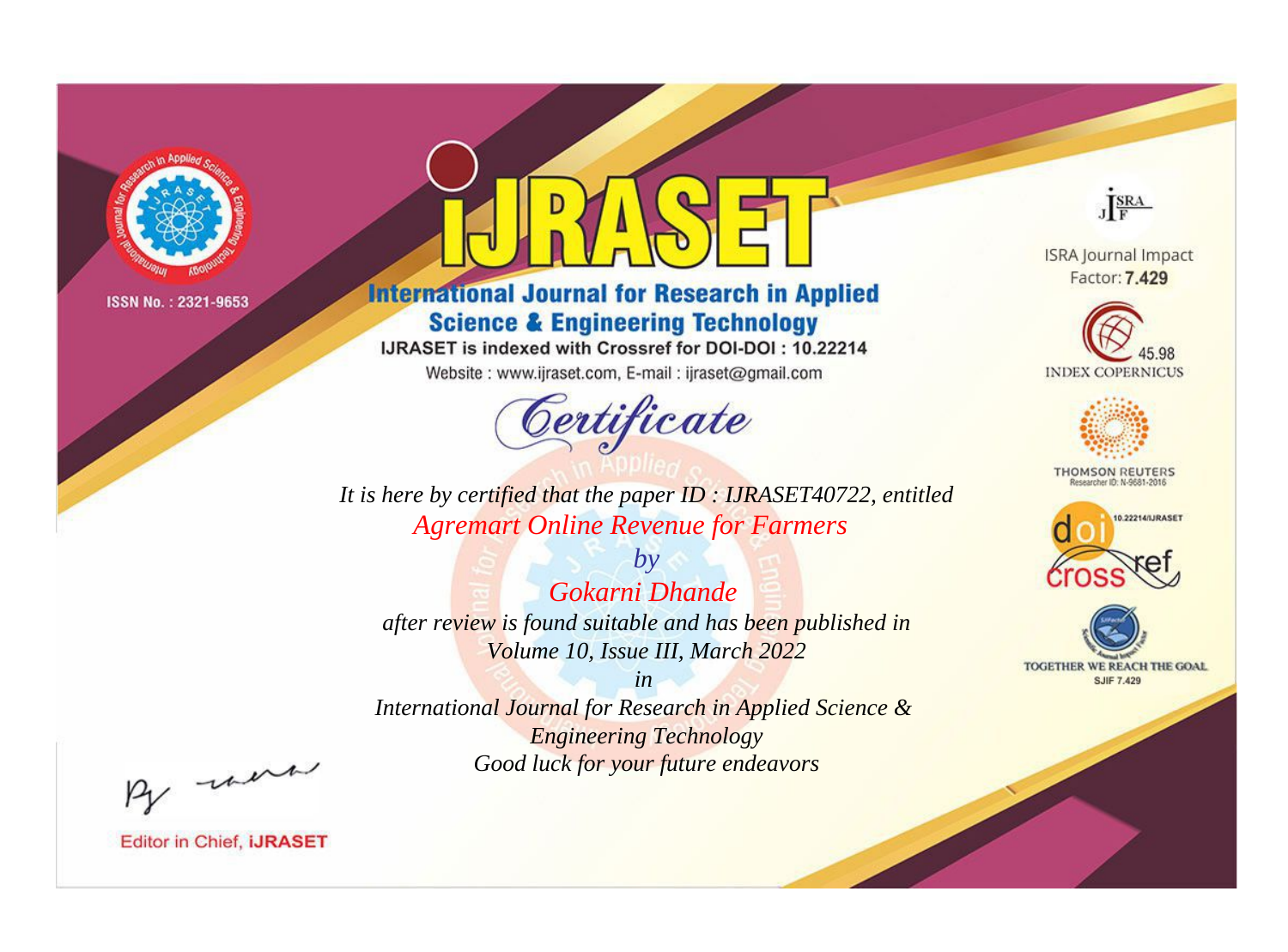

# **International Journal for Research in Applied Science & Engineering Technology**

IJRASET is indexed with Crossref for DOI-DOI: 10.22214

Website: www.ijraset.com, E-mail: ijraset@gmail.com



JERA

**ISRA Journal Impact** Factor: 7.429





**THOMSON REUTERS** 



TOGETHER WE REACH THE GOAL **SJIF 7.429** 

*It is here by certified that the paper ID : IJRASET40722, entitled Agremart Online Revenue for Farmers*

*by Amit Chougule after review is found suitable and has been published in Volume 10, Issue III, March 2022*

*in* 

*International Journal for Research in Applied Science & Engineering Technology Good luck for your future endeavors*

By morn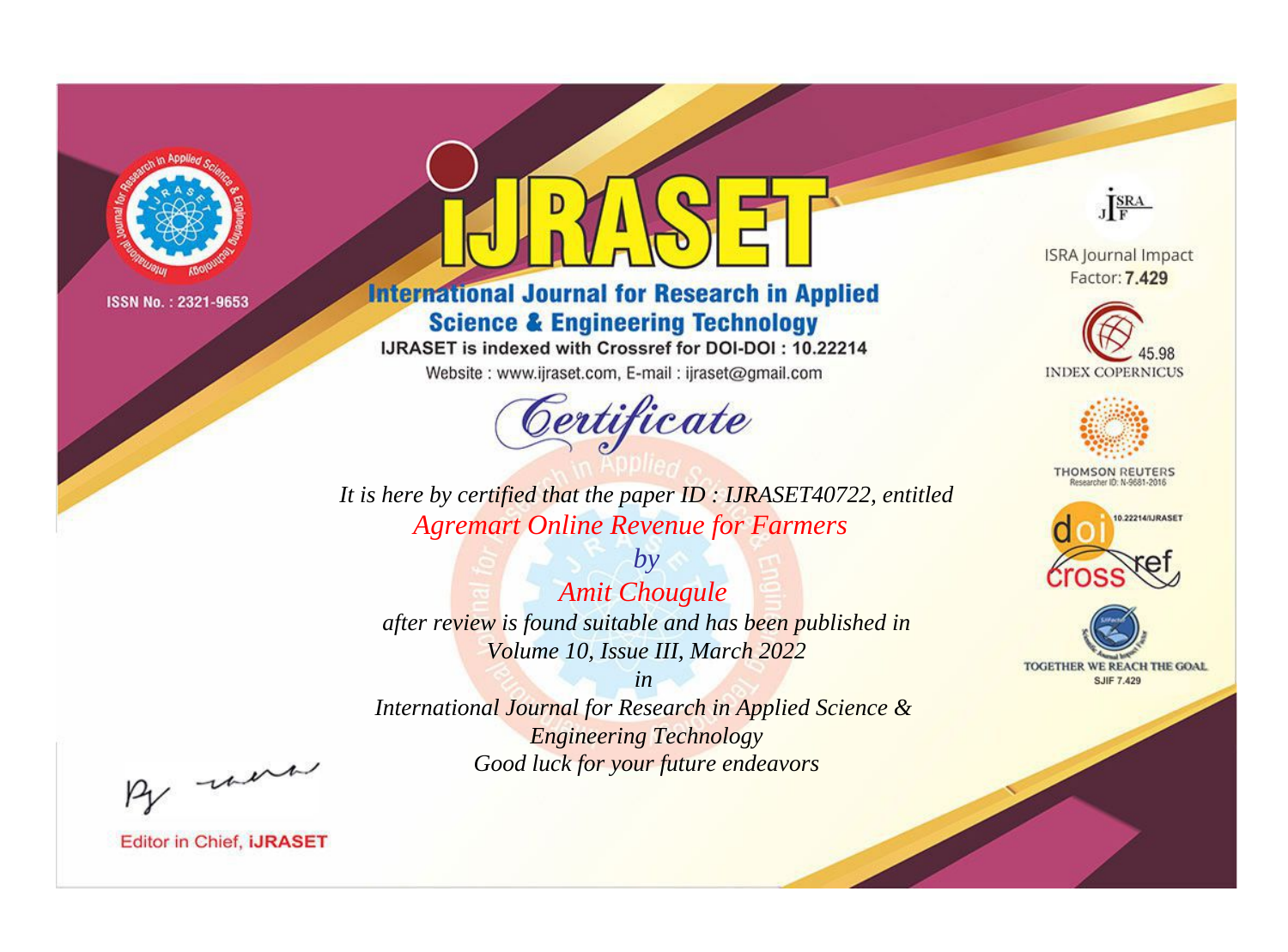

# **International Journal for Research in Applied Science & Engineering Technology**

IJRASET is indexed with Crossref for DOI-DOI: 10.22214

Website: www.ijraset.com, E-mail: ijraset@gmail.com



JERA

**ISRA Journal Impact** Factor: 7.429





**THOMSON REUTERS** 



TOGETHER WE REACH THE GOAL **SJIF 7.429** 

It is here by certified that the paper ID: IJRASET40722, entitled **Agremart Online Revenue for Farmers** 

Anuja Gode after review is found suitable and has been published in Volume 10, Issue III, March 2022

 $by$ 

 $in$ International Journal for Research in Applied Science & **Engineering Technology** Good luck for your future endeavors

By morn